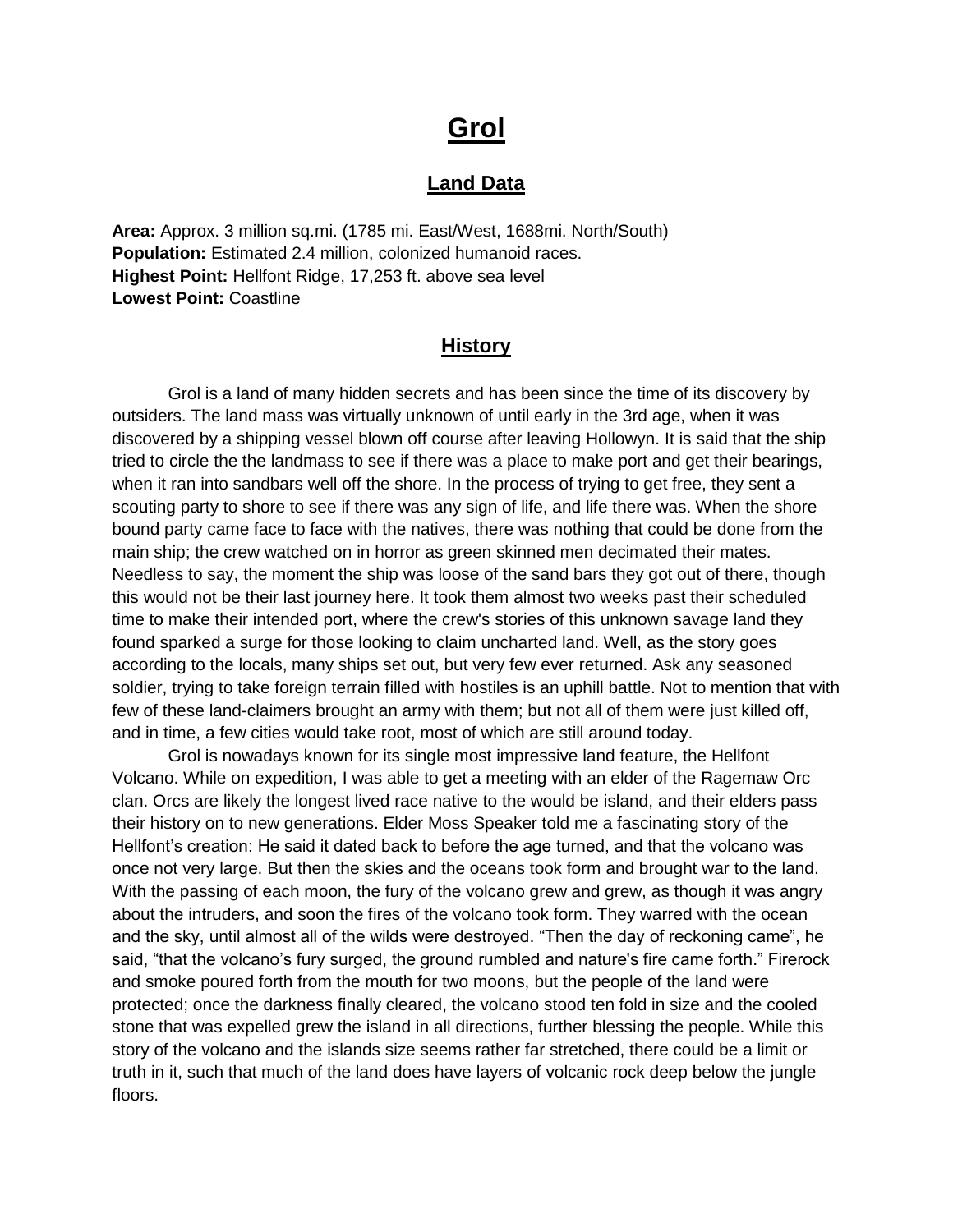### **Indigenous Races**

 The island is home to a number of populations; though the vast majority of non-natives live inside of just a very few cities. The natives roam the land and seem to keep the wilds very wild and dangerous.

#### **Orcs**

They are all over the place and function in tribes; they are advanced in some departments, but not when it comes to interaction outside of their own race. They are very aggressive, and when not fighting with each other or Ogres, over land, they attack caravans that move inland for supplies.

#### **Ogres**

Big, dumb, and slow of wit -but man are they strong- they have been at war with the Orcs for as long as time remembered. It is not fully clear if they are at war with the Orcs for a reason, or if it is simply in response to the Orcs' aggression

#### **Goblins**

They are found across the entire island, some live in the cities to trade, but most live either in their own isolated tribes or cohabitate with the ogres. This is beneficial to the goblins as not many things that are large enough to eat a goblin survive for very long when it is next to an ogre.

### **Terrain**

The island is predominantly covered with a tropical jungle that has an enormous volcano at the center, its tall cone surrounds a crater that is massive by all standards, and it is frequently active with unpredictable eruptions. The islands cities for the most part remain isolated due to the dense jungles, aggressive natives, and dangerous but beautiful flora and fauna. For the most part, current civilization is limited to the large port city on the coast, with a single main road to the inland cities that traders and residents use. The jungles are also home to some rare plants and insects that don't seem to be found anywhere else. To the untrained eye, this island is a veritable paradise, beautiful and majestic. To the tradesmen, crafters, and philanthropists, it is a land of opportunity; to grow, to help, to share their knowledge, or turn a profit; but to the seasoned adventurer, this island is also fraught with peril and untold legends of riches of times past, if one can survive the dangers of the jungles, or what may lie beneath the island.

#### **Hellfont Volcano**

One of the largest, if not THE largest volcano in the known world. Its crater is massive, measuring some 100 miles across, and remains unpredictably active. It is located at the center of Grol and keeps the land warm even on the coldest of nights. It periodically erupts with gentle but relentless slow moving lava flows, as well as intermittent tremors throughout the land. It is also the source of several ancient legends and local lore.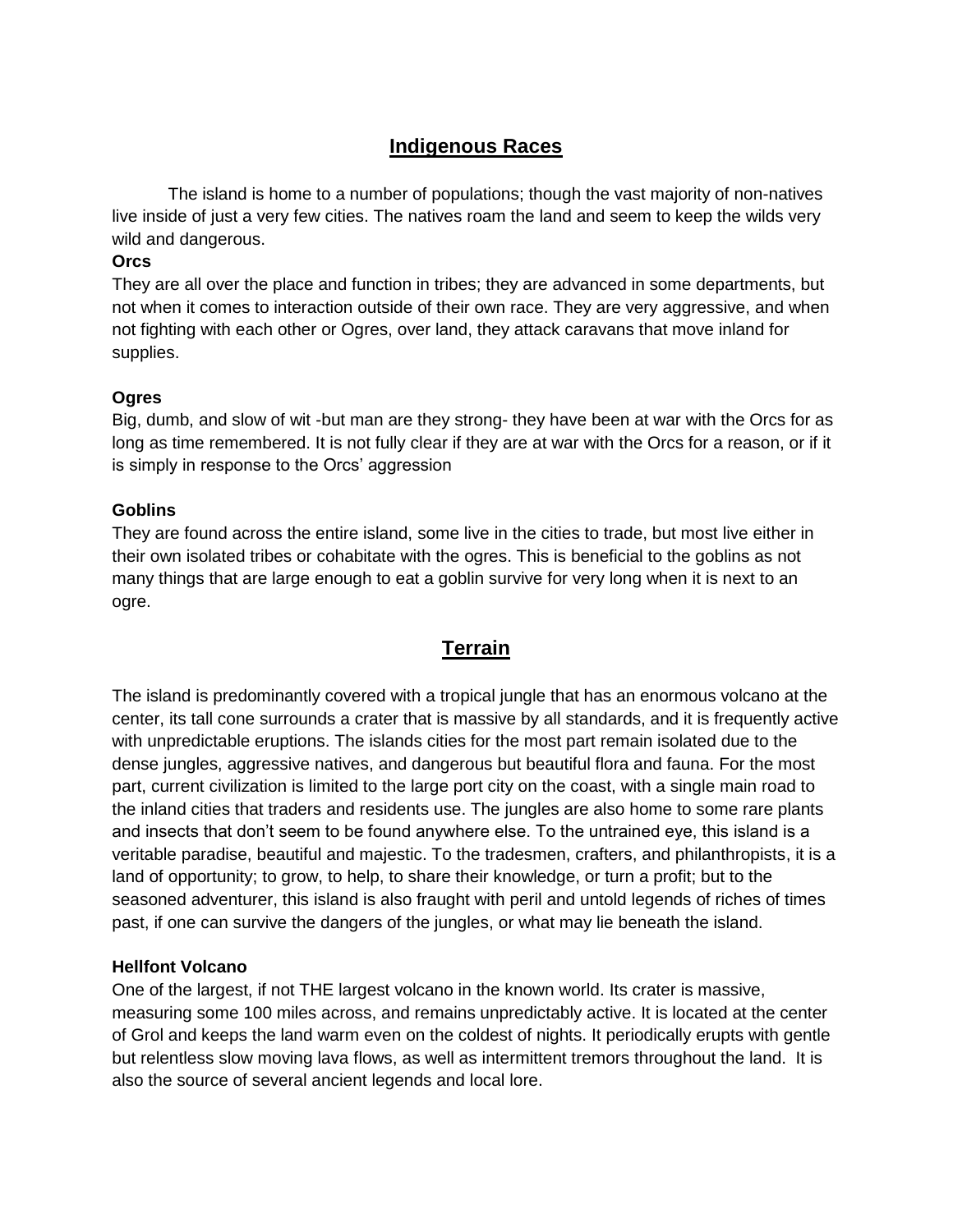#### **Wildebel Lake**

This lake is located in between both Strongbank and Shadehedge. Its waters flux from warm to scalding in relation to the activity of the volcano and the nearby steam fields. When it is at its hottest and steam and vapors rise up from its waters, it is sometimes said that strange shapes can be seen dancing in the mists. Its name is derived from the fact that at night it takes on an even more mysterious and ominous nature, and can sometimes even glow with an eerie light.

#### **Fallwald Spring**

A natural spring fed reservoir surrounded by the Fallwald, (tr. The falling forrest) It's waters are said to be so pure and sweet that one may survive off of a single drop for several days and feel restored. ("but then again, it is only water, right?") The water, however, is so clear that it is like looking through glass to the bottom to view the colors of even the tiniest pebbles.

#### **The Coast Road**

This is the main road that begins in Strongbank the island's one and only port city, and follows the coastline to smaller spur roads that lead to each of the other inland cities and towns. This is also the only known safe route to travel the island; while the journey is slow and takes time, the odds of being killed by the natives or the wildlife is very low.

#### **The Steam Fields**

The Fields lay in one of the only clear-ish areas of the jungle near the base of Hellfont Volcano, east of Whitemont. Here the ground is hot to the touch and small jets of steam or hot water shoot from vents periodically. There are even some scattered huts that have been built to act like steam bathhouses that can be reserved in the nearby city.

#### **The Salt Flats**

A large area on the north side of the island where large deposits of salt occur in an amazing variety due to ancient depositional processes in the past. So far, these seem to have an endless supply, as well as having the odd characteristic of different color salts having different flavors, and some are said to imbue the foods they are added to with special properties.

### **Towns**

#### **Grasswall**

Grasswall is a unique city in that its buildings do not coincide with normal construction techniques. All of its structures were built to be camouflaged with the environment as well as made from an almost magically resistant material in the event of fire. There are tall grasses surrounding the city that are taller than most creatures, and a variety of animals make this place home. This town trades primarily in certain ground crops as well as small exotic pets.

#### **Janhall**

This city is the second largest, and one of the older established communities. The main trade and exports are ore, precious gems, and a variety of salts mined from nearby reservoirs carved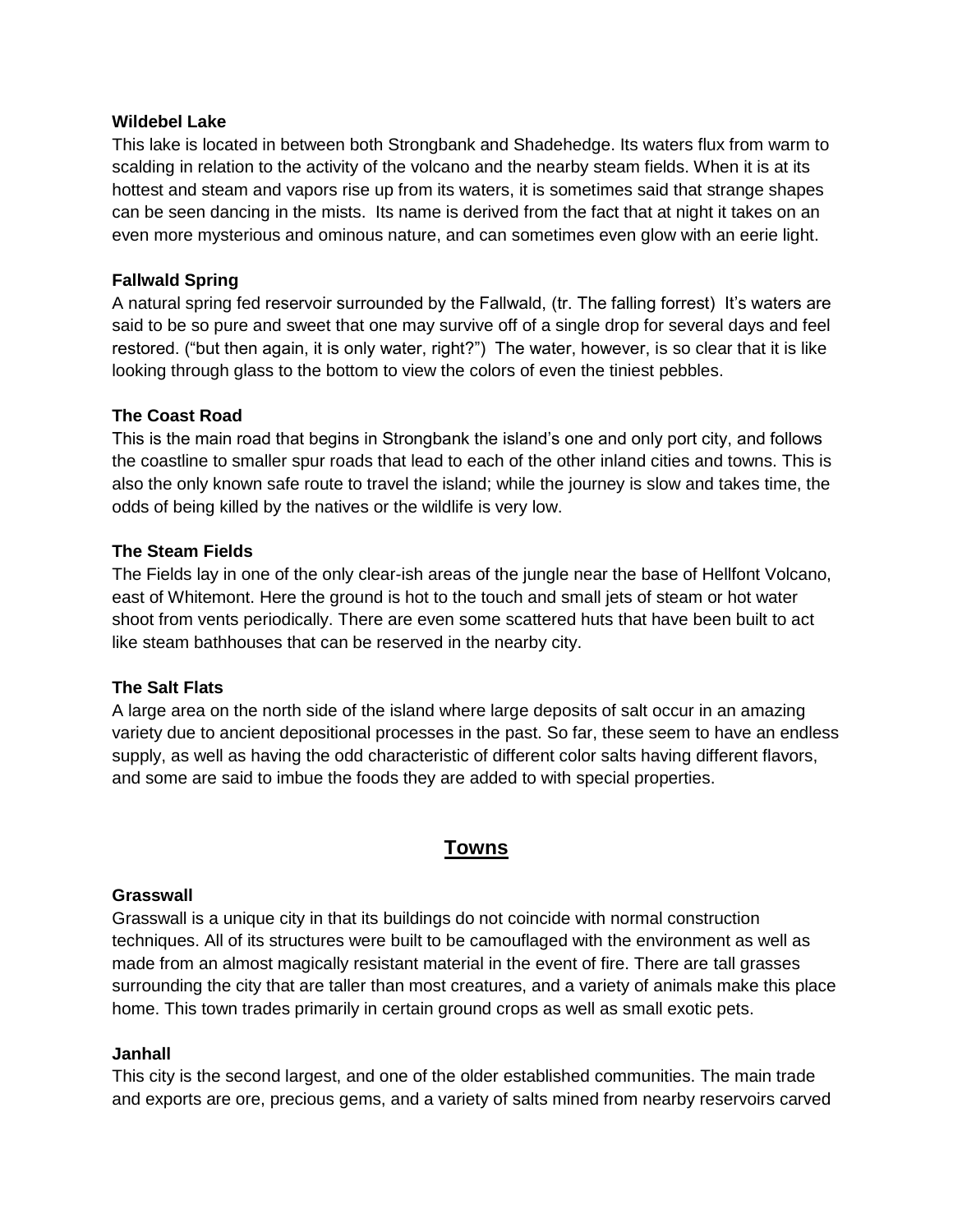from the foothills of Hellfont. Their sources seem to be blessed or relatively always renewing as Hellfont releases unearthed solidified magma chambers during its many eruptions, which the villagers recover and extract the resources from within. The various salts and seasonings that are crafted are gathered from the salt flats, which can be found nearby. However, as with any resource gathering trade, there are constant harassments from the tribes of goblins for the gems, as well as the orcs from Redacre to the Northeast if one gets too close.

#### **Redacre**

The only city on Grol ruled and populated by an indigenous race, the orcs. Redacre was originally one of the earlier colonies and is still marked by its more rustic fort-like palisades. It was colonized and cultured quickly compared to the surrounding areas and drew the attention of the local tribes of Orcs. There are old tales that the city may have been built on one of their holy sites, but sadly, we'll never know what caused this to happen. This city was taken by force so suddenly and so violently that rivers of blood streamed from its walls to color the surrounding crop fields. It saturated the land so thoroughly that the soil retained an odor of rust, and a crimson hue that turns brilliant red in the setting sun even to this day.

#### **Shadehedge**

A city that is mostly human in population, and deals in the export of jungle fruit. Most of this city is surrounded by tall trees that grow so thickly and close together that they form a wall shielding the community from the harshest elements and casts a perpetual shadow on the inhabitants that live under its canopy. The trunks support a numerous variety of vines and flowers that also support the residents with an almost year-round source of rare fruits. Like many of the cities of Grol, there is only a small handful of people living outside the protective walls, as the surrounding jungle is dangerous. However, unlike the other cities, this one is built predominantly within the canopy itself using the thick hedge as the city and the protective wall all at once. Just a bit of advice though, one should definitely stay away from the Konlobos fruit, or you'll probably regret it in the morning. No matter HOW hard they try to get you to take a free sample, don't. Trust me.

#### **Strongbank**

This is the major port city for Grol and has a huge population. The main industry for this city is fishing, while also serving as the central hub for the island to receive trade goods from the rest of the world due to its expansive dock and peaceful coastal harbors. This is also the main access point to travel the Island's coast road to visit the other inland cities. However, locals gossip that in recent days the population of Strongbank has been thinning out at an alarming rate for some unknown reason.

#### **Whitemont**

This city is located on a prominent rise in the land near the base of Hellfont. But unlike the rest of the land in this region, the ground and rock is almost a pure white. Legend has it that Whitemont is built on the back of what used to be a giant sea creature. The creature was captured and eaten during the birth of Hellfont, in the depths of the surrounding waters. So as Hellfont grew, the creatures was raised out of the water to what is now visible as the Whitemont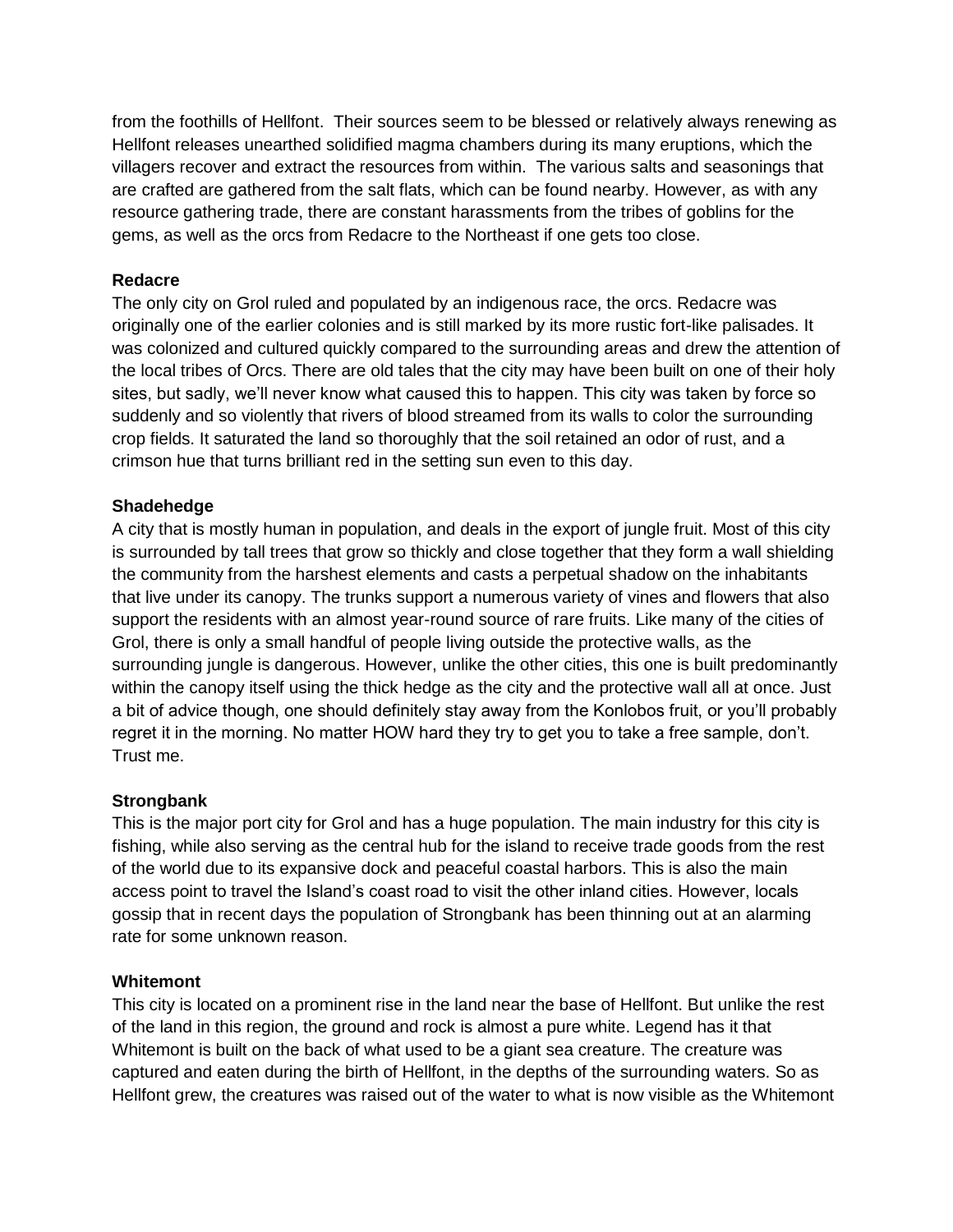plateau and it bows to serve Hellfont for all eternity. It is said that the tremors we feel every day are the creature still struggling to escape. Well at least until the island gets destroyed….who knows? Really I just think it's magic, or the site of an odd mineral deposit, or an intersection of some unknown nexus....or...well., I'll leave it to your imagination.

### **Important notes for traveling to the region**

- Adventure alone at your own risk unless within a safely reinforced city
- When out in the wilds always remember your buddy, two if you need a spare, (well just in case of traps, beasties or what have you…just kidding, but not really, it's dangerous out there!)
- Sailors ALWAYS love to tell stories, and they get better with more drinking or more mysterious and ominous with more money.
- Shifting terrain—Hellfont eruptions can cause the formation of new features or changes to existing ones almost overnight.

● Treacherous waters—Visually it seems that there are more numerous coves that would allow safe landing in their harbors, however, below the waves are hidden numerous dangers, be it the home of a band of mermaids or sirens bent on devouring a crew, large creatures, misleading fae, remnants of ancient shoreline cities or simply jagged rocks and whirlpools. But whatever the reason, Stongbank remains as the only safe harbor that is easy to access for trade, travel or casual recreation.

## **Additional Notable (colorful) Local Lore/Legends**

Hellfont Volcano is really the home and resultant effects of when a legendary class of fire and earth elementals peacefully joined. This is the reason that all of the eruptions are gentle in nature. If they had been forcefully combined then those eruptions would have been so massively destructive in nature that nothing would have been able to live here….Pray that they stay amiable toward each other.

In addition to the Orcs, Ogres and Goblins roaming the jungles, there are ("supposedly") local sightings of fantastical beasts of lore. These creatures seem to be reclusive and extremely adept at evasion No proof yet…so it really leans toward the category of old wives tales and doesn't stop the locals from trying to find evidence. However, many who adventure off to search for these creatures is rarely seen from again, there are only a few still left in town, if you really want you might be able to convince them to spin a tale or two about their experience if you offer them a drink at the tavern.

Pirates! ... Yarrr! There be legends of pirates and legends of adventure and buried treasure, but aren't there always? There are however, myriads of caves under the water that run underneath Grol. These cave systems can sometimes be reached at low tide from the coast or at other surface caves around the island or at the base of Hellfont. Beware, as entrances are always guarded well by unknown creatures, the indigenous races, or by the elements themselves. You might want to do your research before you just go gallivanting off to find treasure from any ole' map.

There are always more tales, legends and local lore to be discovered as you travel